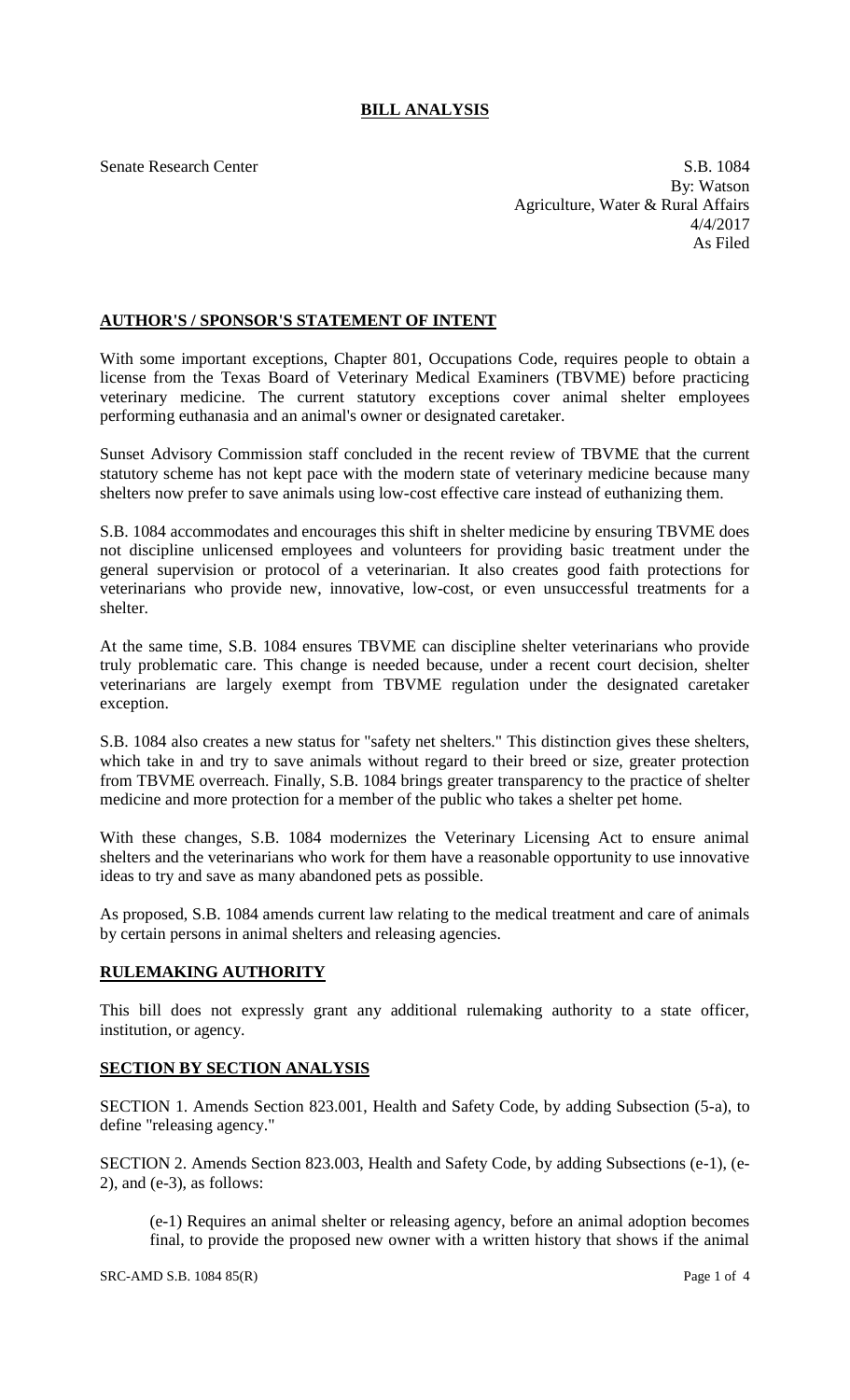has been screened or tested for diseases and conditions that are common to that species. Provides that if the animal has been tested, the written history should include the dates and results of each test.

(e-2) Requires the State Board of Veterinary Medical Examiners (TBVME) to promulgate forms that an animal shelter or releasing agency is authorized to use to comply with Subsection (e-1). Authorizes an animal shelter or releasing agency to use an alternative form, so long as it complies with Subsection (e-1).

(e-3) Provides that this section does not require an animal shelter or releasing agency to provide certain screens or test.

SECTION 3. Amends Chapter 823, Health and Safety Code, by adding Section 823.004, as follows:

Sec. 823.004. TREATMENT OF ANIMALS ON BEHALF OF ANIMAL SHELTERS AND RELEASING AGENCIES. (a) Provides that notwithstanding any other law, once an animal shelter or releasing agency takes possession of an animal:

> (1) authorizes a veterinarian acting on behalf of the animal shelter or releasing agency to perform a surgical or nonsurgical sterilization of certain animals; prescribe or administer a vaccine or medication for or to the animal; and provide any other treatment the veterinarian believes is reasonably necessary;

> (2) authorizes an unlicensed employee, volunteer, or agent acting on behalf of the animal shelter or releasing agency to provide nonsurgical veterinary care or treatment to the animal under the authorization and general supervision of a veterinarian; or pursuant to a protocol approved by a veterinarian; and

> (3) authorizes any employee, volunteer, or agent acting on behalf of the animal shelter or releasing agency to provide emergency veterinary care or treatment to the animal.

(b) Authorizes a veterinarian who provides treatment on behalf of an animal shelter or releasing agency, notwithstanding any other law, to deliver or cause to be delivered a medication to an unlicensed employee, volunteer, or agent of an animal shelter or releasing agency. Authorizes the unlicensed employee, volunteer, or agent to administer the medication in accordance with the veterinarian's instructions. Requires a veterinarian who delivers or causes to be delivered a controlled substance under this section to comply with Section 801.359, Occupations Code.

SECTION 4. Amends Subchapter A, Chapter 801, Occupations Code, by adding Section 801.0011, as follows:

Sec. 801.0011. POLICY; CONSTRUCTION. (a) Sets forth legislative findings and intent.

(b) Provides that this chapter should be construed in favor of licensed veterinarians and unlicensed persons who care for certain animals in good faith.

SECTION 5. Amends Section 801.002, Occupations Code, by adding Subsections (0), (5-a), and (5-b), to define "animal shelter," "releasing agency," and "safety net shelter."

SECTION 6. Amends Subchapter A, Chapter 801, Occupations Code, by adding Section 801.0021, as follows: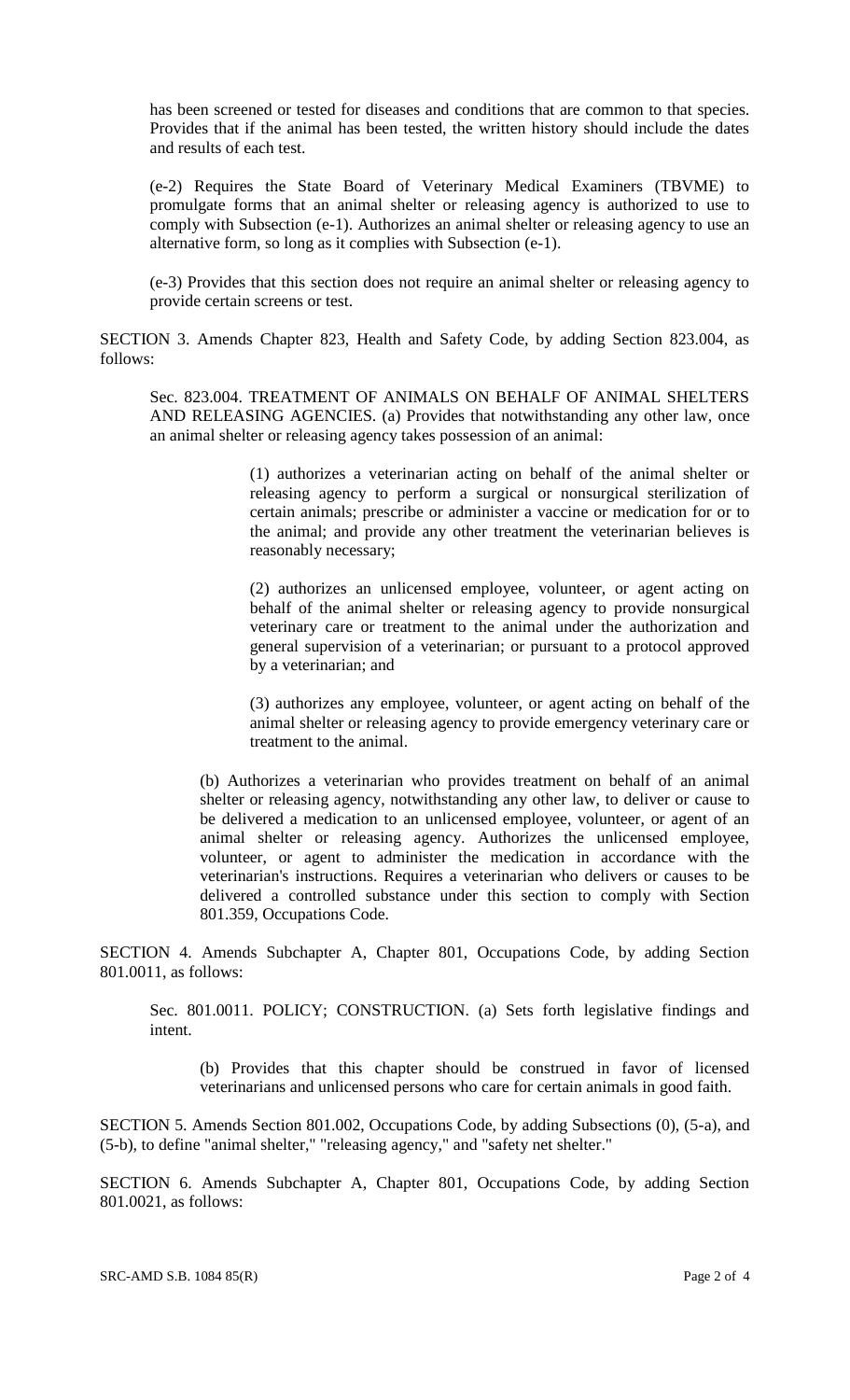Sec. 801.0021. NO-KILL BENCHMARKS. (a) Requires an animal shelter to first declare its intent to satisfy the no-kill benchmarks in writing to the Texas Department of Licensing and Regulation (TDLR) to satisfy the no-kill benchmarks.

(b) Provides that during the first two years after an animal shelter declares its intent under Subsection (a), the shelter satisfies the no-kill benchmarks if it euthanizes 30% or less of the animals in takes ownership of in a year.

(b) Provides that during the third and fourth years after an animal shelter declares its intent under Subsection (a), an animal shelter satisfies the no-kill benchmarks if it euthanizes 20% or less of the animals it takes ownership of in a year.

(c) Provides that beginning on the four-year anniversary of the date the animal shelter declared its intent under Subsection (a), an animal shelter satisfies the nokill benchmarks if it euthanizes 15% or less of the animals it takes ownership of in a year.

SECTION 7. Amends Section 801.004, Occupations Code, to provide that this chapter does not apply to certain actions, except as provided by Section 801.4021.

SECTION 8. Amends Section 801.351, Occupations Code, by adding Subsection (d), as follows:

(d) Provides that this section does not apply to a person who provides treatment on behalf of an animal shelter or releasing agency.

SECTION 9. Amends Section 801.359, Occupations Code, as follows:

Sec. 801.359. New heading: RECORDKEEPING REQUIREMENTS. (a) Makes no changes to this subsection.

(b) Provides that the records required to be maintained under Subsection (a) are subject to review by a law enforcement agency or TBVME representative.

(c) Authorizes the records required to be maintained under Subsection (a) to be maintained in a daily log, or in billing records, provided that the treatment information that is entered is adequate to substantiate the identification of the animals treated and the medical care provided. Authorizes animal shelter or releasing agency employees, volunteers, or agents who are not veterinarians but who act under the general supervision or protocol of a veterinarian to contribute to the records.

SECTION 10. Amends Section 801.402, Occupations Code, as follows:

Sec. 801.402. GENERAL GROUNDS FOR LICENSE DENIAL OR DISCIPLINARY ACTION. Provides that if a person commits certain actions, the person is subject to denial of a license or to disciplinary action under Section 801.401 (Disciplinary Powers of Board), except as provided by Section 801.4021.

SECTION 11. Amends Subchapter I, Chapter 801, Occupations Code, by adding Section 801.4021, as follows:

Sec. 801.4021. DISCIPLINE FOR TREATMENT OR CARE PERFORMED ON BEHALF OF AN ANIMAL SHELTER OR RELEASING AGENCY. (a) Prohibits TBVME, notwithstanding any other law, from denying a license or taking disciplinary action against an unlicensed person for providing treatment or care in accordance with Section 823.004, Health and Safety Code.

(b) Prohibits TBVME from denying a license or taking disciplinary action against a veterinarian for providing treatment or care to an animal on behalf of an animal